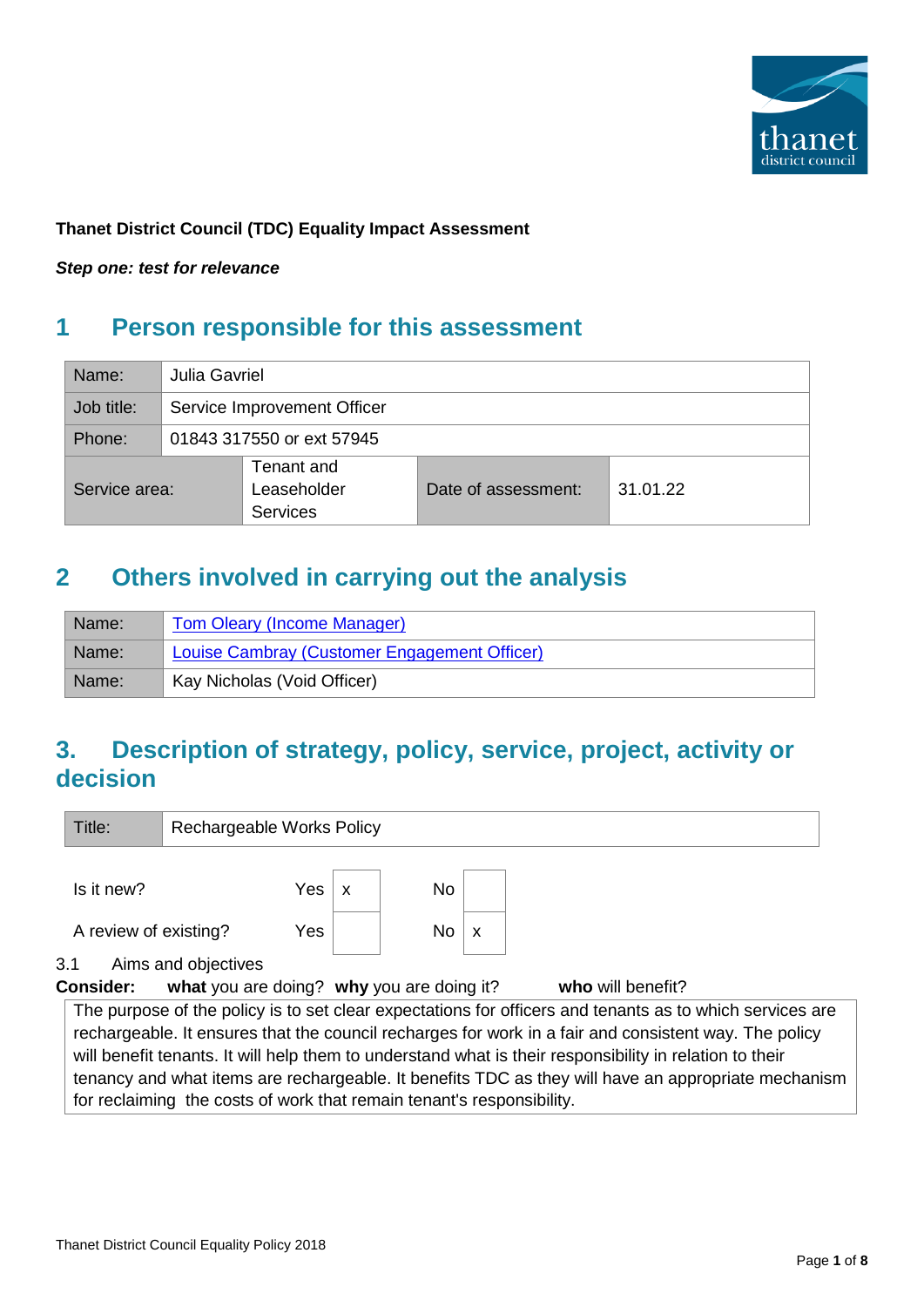#### 3.2 What outcomes are expected? Who is expected to benefit?

- Enable TDC to deal with complaints more effectively
- Enable TDC to charge fairly and consistently for works that are the responsibility of the tenant
- More robust approach to raising RWO.
- all staff have clearer access to RWOs.

### **4 Who is affected?**

4.1 Which groups or individuals does the strategy, policy, service, project, activity or decision affect? For example, the Council, employees (including temporary workers), other public authorities, contractors, partner organisations, wider community, others.

TDC **Officers Tenants Contractors** 

> 4.2 Does the strategy, policy, service, project, activity or decision relate to a service area with known inequalities? (Give a brief description).

- Domestic Abuse victims.
- Tenants with additional needs.

### **5 Equality Act 2010**

How does the strategy, policy, service, project, activity or decision actively meet the public sector equality duties to:

**Eliminate unlawful discrimination** (including harassment, victimisation and other prohibited conduct)

- Consideration is given to vulnerable tenants in Section 5.0
- There is a built in appeal process for review.

**Advance equality of opportunity** (between people who share a protected characteristic and people who do not share it)

The policy ensures that there is a consistent approach to eliminate bias or prejudice (even when unintentional).

**Foster good relations** (between people who share a protected characteristic and people who do not share it). Could it have an adverse impact on relations between different diverse groups?

The policy ensures that there is a standardised approach.

The dispute process deals with any escalated issues.

## **6 Priority**

Thanet District Council Equality Policy 2018 The following questions will help you to identify whether this 'service' is a high priority. Please answer all questions with particular reference to the protected characteristics; race, gender, gender reassignment,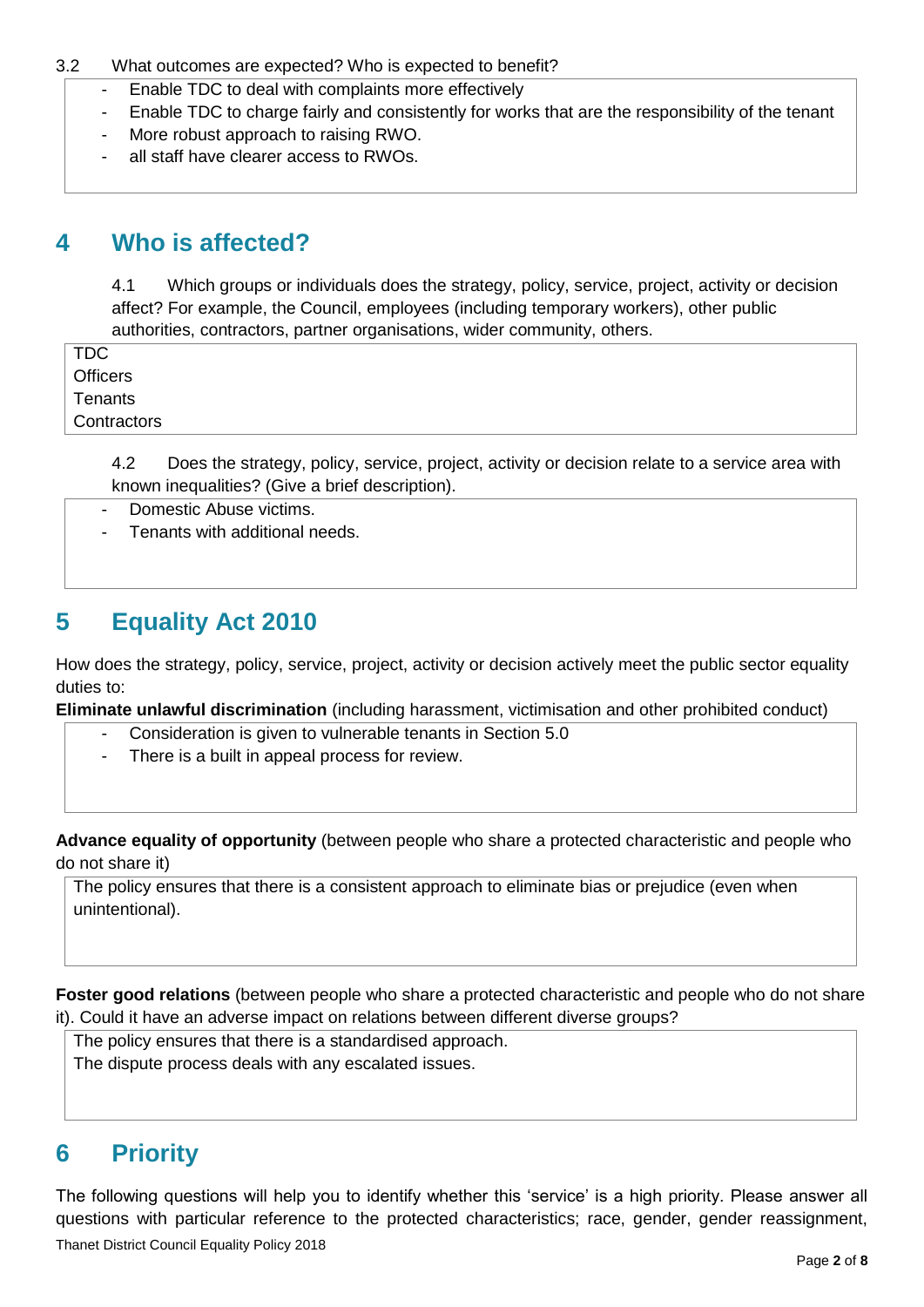disability, religion or belief, sexual orientation, age, marriage and civil marriage/partnership and pregnancy and maternity.

### **Please provide a comment for each answer, providing evidence for your answer, regardless whether you have answered yes or no.**

| <b>Questions</b>                                                                                                                                                               |  |   |  |  |  |
|--------------------------------------------------------------------------------------------------------------------------------------------------------------------------------|--|---|--|--|--|
| 1. Are there any particular groups who may have trouble accessing the 'service'?                                                                                               |  | x |  |  |  |
| <b>Comments:</b><br>No - relates to an internal process not a service.                                                                                                         |  |   |  |  |  |
| 2. Does your information suggest that some groups of people are less satisfied than<br>others with this 'service'?                                                             |  | x |  |  |  |
| <b>Comments:</b>                                                                                                                                                               |  |   |  |  |  |
| No - relates ro an internal process not a service.                                                                                                                             |  |   |  |  |  |
| 3. Will this service have a significant impact on any of our<br>residents?                                                                                                     |  | x |  |  |  |
| <b>Comments:</b>                                                                                                                                                               |  |   |  |  |  |
| No - already part of the tenancy agreement, just provides clear guidelines on when to<br>recharge.                                                                             |  |   |  |  |  |
| 4. Do you have any evidence that discrimination, harassment and/or victimisation could<br>occur as part of this service?                                                       |  |   |  |  |  |
| <b>Comments:</b>                                                                                                                                                               |  |   |  |  |  |
| Section 5 of the ; policy covers this point.                                                                                                                                   |  |   |  |  |  |
| Do you think the service will hinder communication and negatively impact relations<br>5.<br>between the organisation and its employees, residents, contractors or anyone else? |  | x |  |  |  |
| <b>Comments:</b>                                                                                                                                                               |  |   |  |  |  |
| No - it will improve communication as provides clarity and transparency                                                                                                        |  |   |  |  |  |
| 6. Does this service need to improve the way in which it is communicated to people who<br>have literacy, numeracy or any other access needs?                                   |  |   |  |  |  |
| <b>Comments:</b>                                                                                                                                                               |  |   |  |  |  |
| No - it is a policy for TDC to clarify when charges will be made. It is for the benefit of both<br>staff and tenants                                                           |  |   |  |  |  |
| 7. Does consultation need to be carried out?                                                                                                                                   |  |   |  |  |  |
| <b>Comments:</b><br>It is not a new service. It forms part of the tenancy agreement and provides further clarity                                                               |  |   |  |  |  |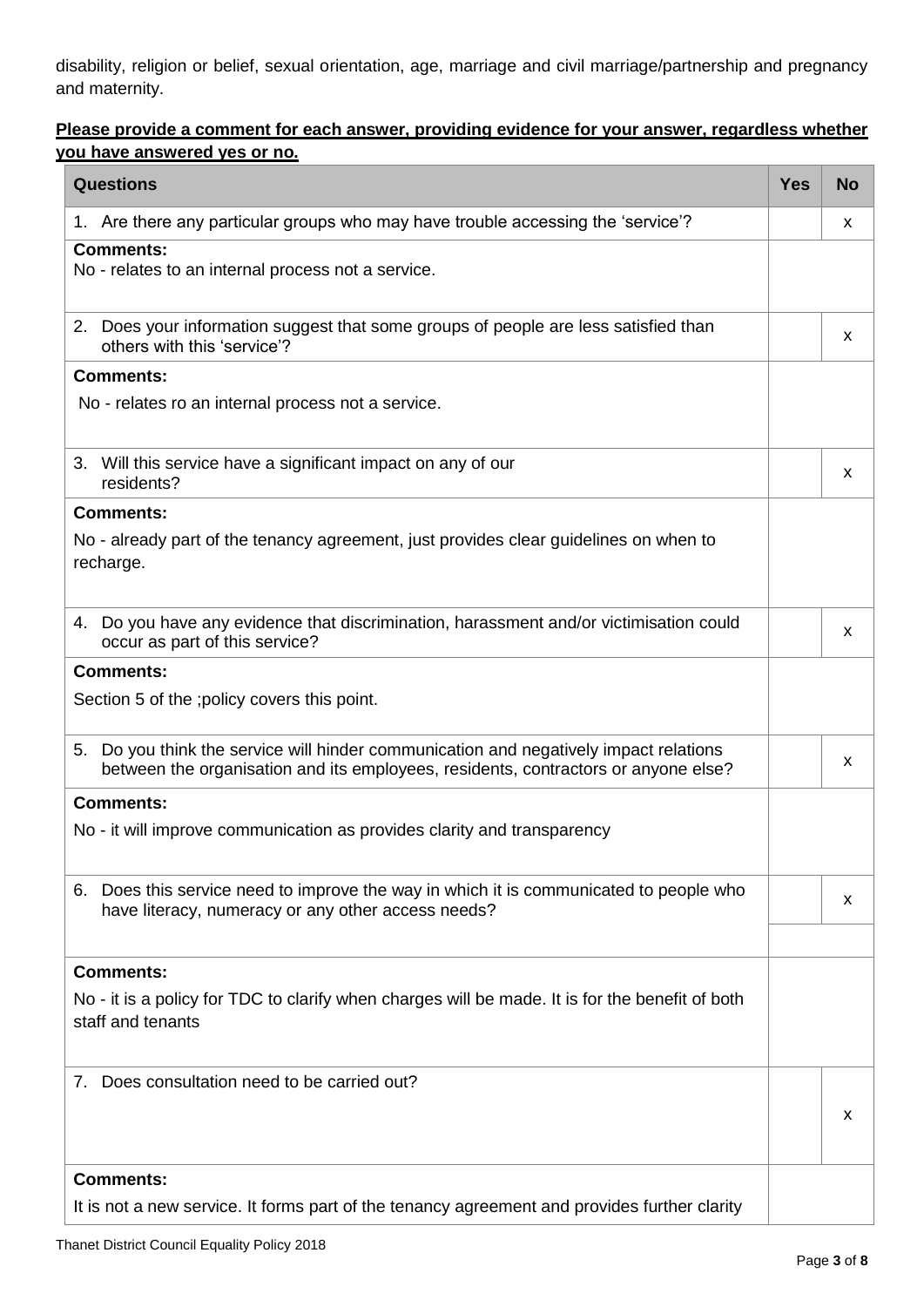In order to assess the priority of your '**service**' please complete the table below by adding up how many questions you answered yes to and following the appropriate action.

| <b>Priority</b> | <b>Number of</b><br>questions<br>answered 'yes' | Rating | <b>Action</b>                                                                   |
|-----------------|-------------------------------------------------|--------|---------------------------------------------------------------------------------|
| High            | 3 or more                                       |        | Continue to section 2                                                           |
| <b>Medium</b>   | 1 to $2$                                        |        | Please provide evidence to any questions you<br>answered 'yes' to in section 1. |
|                 |                                                 |        | Test for relevance complete (sometimes a full<br>assessment may be required).   |
| Low             | 0                                               |        | Test for relevance complete.                                                    |

**If, following the completion of the test for relevance, a full assessment is not required, go straight to the declaration. If a full assessment is required, go to Step two: full equality impact assessment.**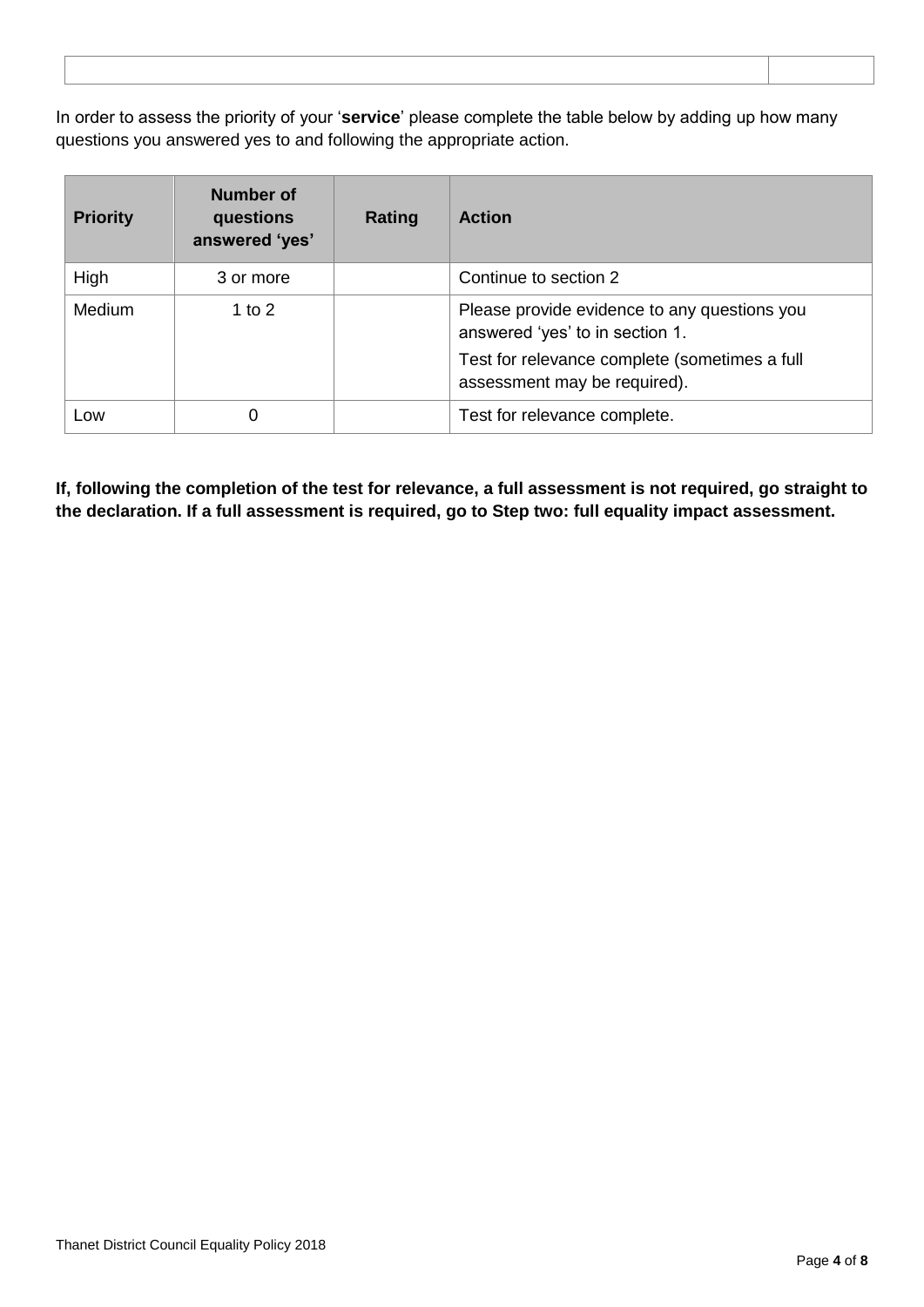#### *Step two: full equality impact assessment*

*1 Could the strategy, policy, service, project, activity or decision have a negative, positive or neutral effect on groups or individuals?*

### **Consider:**

**What** you are doing? **Why** you are doing it? **How** you **are doing it? Who** can access the service easily and who may not be able to access the service and **why**? **The full analysis explores ways to reduce or eliminate barriers and/or negative impacts.**

| <b>Protected characteristics</b>                                                                                                                                                                                     |  | P<br>O<br>S<br>t<br>$\mathbf v$<br>e | N<br>е<br>u<br>t<br>r<br>a | <b>Evidence/Reasoning</b><br>(Consider any barriers which will have negative<br>impact and/or good practices giving positive impact) |
|----------------------------------------------------------------------------------------------------------------------------------------------------------------------------------------------------------------------|--|--------------------------------------|----------------------------|--------------------------------------------------------------------------------------------------------------------------------------|
| Age                                                                                                                                                                                                                  |  |                                      |                            | <b>Recommendations:</b>                                                                                                              |
| <b>Consider:</b>                                                                                                                                                                                                     |  |                                      |                            |                                                                                                                                      |
| The way younger and<br>older people access<br>services may be<br>different<br>Use of technology                                                                                                                      |  |                                      |                            |                                                                                                                                      |
| Child care/care of other<br>dependant                                                                                                                                                                                |  |                                      |                            |                                                                                                                                      |
| Timings/flexibility, such<br>as work patterns<br>Transport arrangements<br>Venue location                                                                                                                            |  |                                      |                            |                                                                                                                                      |
|                                                                                                                                                                                                                      |  |                                      |                            |                                                                                                                                      |
| Disability (Includes: physical,<br>learning, sensory (deaf/blind),<br>mental health)                                                                                                                                 |  |                                      |                            | <b>Recommendations:</b>                                                                                                              |
| <b>Consider:</b>                                                                                                                                                                                                     |  |                                      |                            |                                                                                                                                      |
| <b>Communication methods</b><br>Accessibility - venue,<br>location, transport<br>Range of support<br>needed to participate<br>Hearing<br>Loops/Interpreters<br><b>Disability awareness</b><br>training for employees |  |                                      |                            |                                                                                                                                      |
| Race (Includes; gypsy,                                                                                                                                                                                               |  |                                      |                            | <b>Recommendations:</b>                                                                                                              |
| travelling, refugee and migrant<br>communities)                                                                                                                                                                      |  |                                      |                            |                                                                                                                                      |
| <b>Consider:</b>                                                                                                                                                                                                     |  |                                      |                            |                                                                                                                                      |
| The size of the BME<br>communities that your<br>service/project affects.                                                                                                                                             |  |                                      |                            |                                                                                                                                      |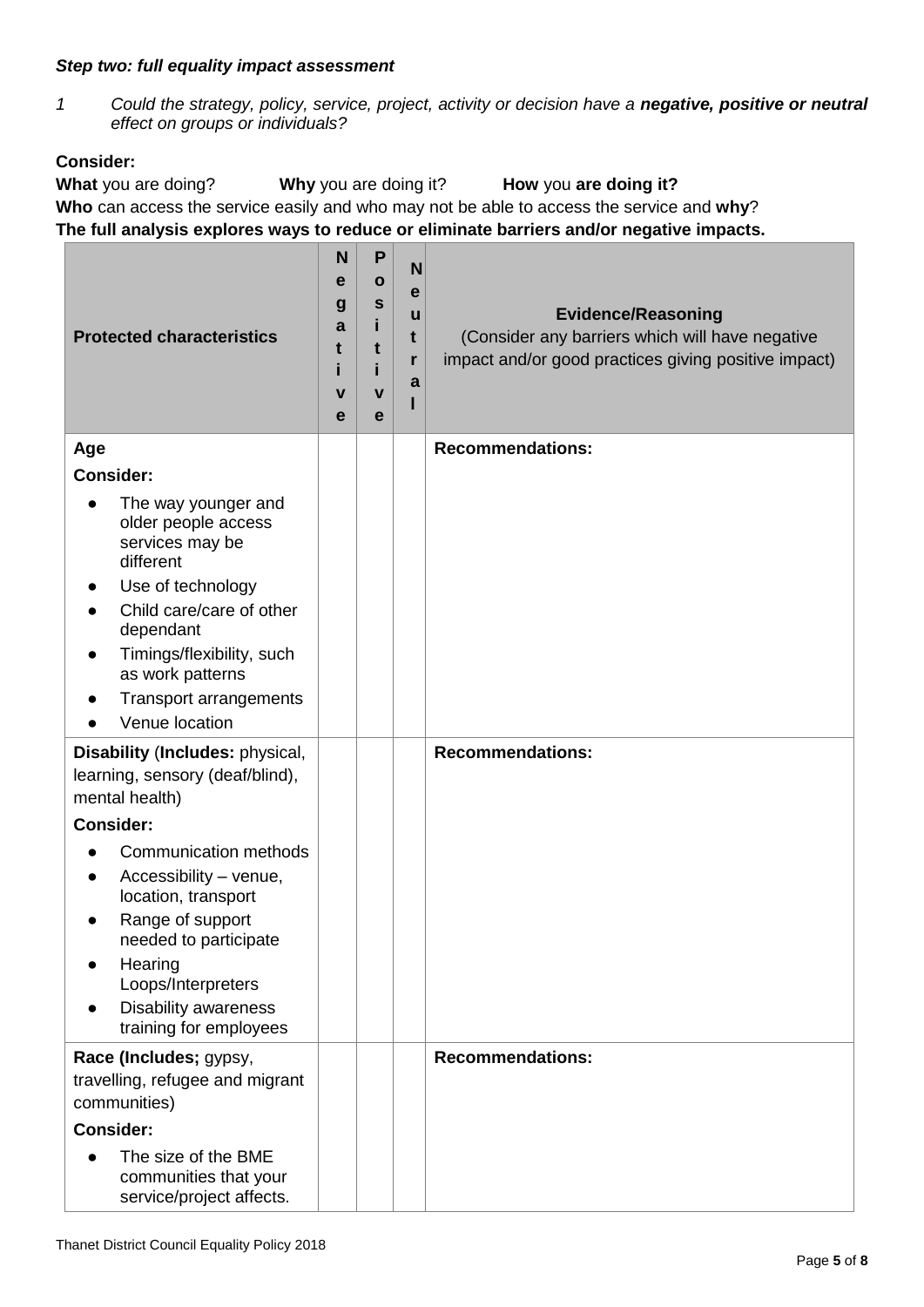| Language(s)<br>$\bullet$<br>spoken/understood.                                                                                               |  |                         |
|----------------------------------------------------------------------------------------------------------------------------------------------|--|-------------------------|
| Culture, such as<br>hygiene, clothing,                                                                                                       |  |                         |
| physical activities, mixed<br>gender activities.                                                                                             |  |                         |
| What access support                                                                                                                          |  |                         |
| can you offer?                                                                                                                               |  |                         |
| Religion, faith or belief                                                                                                                    |  | <b>Recommendations:</b> |
| <b>Consider:</b>                                                                                                                             |  |                         |
| The diversity within the<br>communities that your<br>service/project affect                                                                  |  |                         |
| Prayer times, meal<br>times, food (some<br>religions do not eat<br>meat), cultural habit or<br>belief, religious holidays<br>such as Ramadan |  |                         |
| Awareness training for<br>employees                                                                                                          |  |                         |
| <b>Pregnancy and maternity</b>                                                                                                               |  | <b>Recommendations:</b> |
| <b>Consider:</b>                                                                                                                             |  |                         |
| Flexible hours of the<br>service/project                                                                                                     |  |                         |
| Is there access to<br>private area for<br>breastfeeding mothers?                                                                             |  |                         |
| Gender                                                                                                                                       |  | <b>Recommendations:</b> |
| <b>Consider:</b>                                                                                                                             |  |                         |
| The impact on men and<br>women                                                                                                               |  |                         |
| Child care/care of other<br>dependant                                                                                                        |  |                         |
| Mixed/single gender<br>groups/activities                                                                                                     |  |                         |
| Timing of<br>services/projects                                                                                                               |  |                         |
| <b>Sexual orientation (Includes:</b>                                                                                                         |  | <b>Recommendations:</b> |
| lesbian, gay, bisexual)                                                                                                                      |  |                         |
| <b>Consider:</b>                                                                                                                             |  |                         |
| LGB people should feel<br>$\bullet$<br>safe to disclose their<br>sexual orientation<br>without fear of prejudice                             |  |                         |
| Make it clear you<br>recognised civil marriage<br>and partnerships                                                                           |  |                         |
| Awareness training for<br>employees                                                                                                          |  |                         |
| <b>Transgender</b>                                                                                                                           |  | <b>Recommendations:</b> |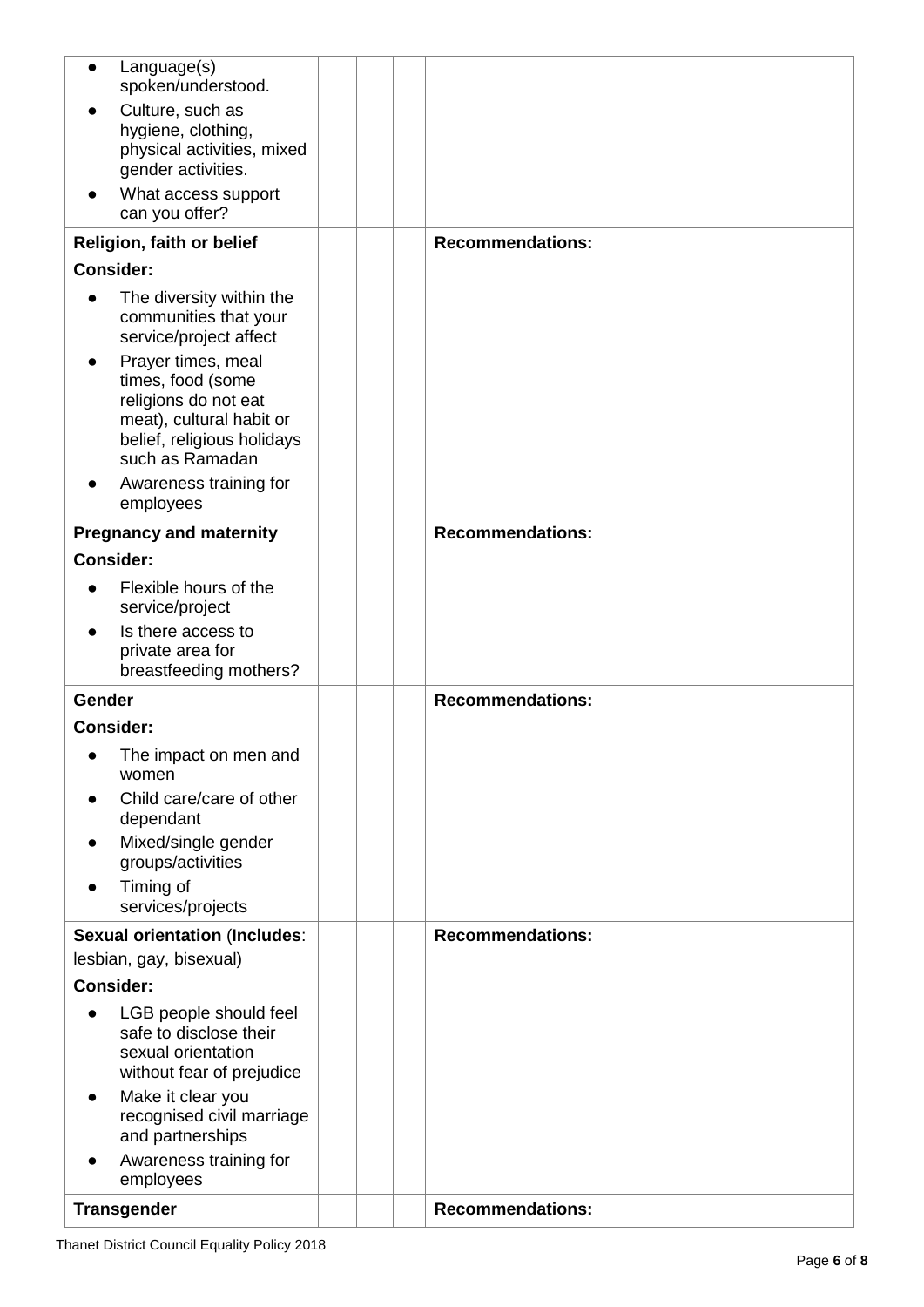| <b>Consider:</b>                                                                                 |                         |
|--------------------------------------------------------------------------------------------------|-------------------------|
| Trans people should be<br>able to disclose their<br>gender identity without<br>fear of prejudice |                         |
| Making it clear you have<br>$\bullet$<br>a Trans policy and<br>process                           |                         |
| Awareness training for<br>$\bullet$<br>employees                                                 |                         |
| <b>Marriage and civil</b><br>marriage/partnership                                                | <b>Recommendations:</b> |
| <b>Consider:</b>                                                                                 |                         |
| All couples or partners,<br>regardless of gender,<br>should be able to access<br>services        |                         |

| <b>Outsourced services</b>                                         |           |
|--------------------------------------------------------------------|-----------|
| If your policy/process is partly or wholly provided by external    |           |
| organisations/agencies (such as Civica or Capita), please list any | <b>NA</b> |
| arrangements you plan to ensure that they promote equality and     |           |
| diversity. Include this in your improvement plan                   |           |
| Relations between different equality groups                        |           |
| Does your assessment show that a strategy, policy or process       |           |
| may amount to potential adverse impact between different           | No.       |
| equality groups? If yes please explain how the improvement plan    |           |
| is going to tackle this issue                                      |           |
|                                                                    |           |
| <b>Consultation responses</b>                                      |           |
| Summary of replies from individuals and stakeholders consulted     | <b>NA</b> |
| including any previous complaints on equality and diversity issues |           |
| about the strategy, policy or process                              |           |
|                                                                    |           |
|                                                                    |           |

| <b>Summary of recommendations</b> |               |                |  |  |  |  |
|-----------------------------------|---------------|----------------|--|--|--|--|
| <b>Actions</b>                    | <b>By Who</b> | <b>By When</b> |  |  |  |  |